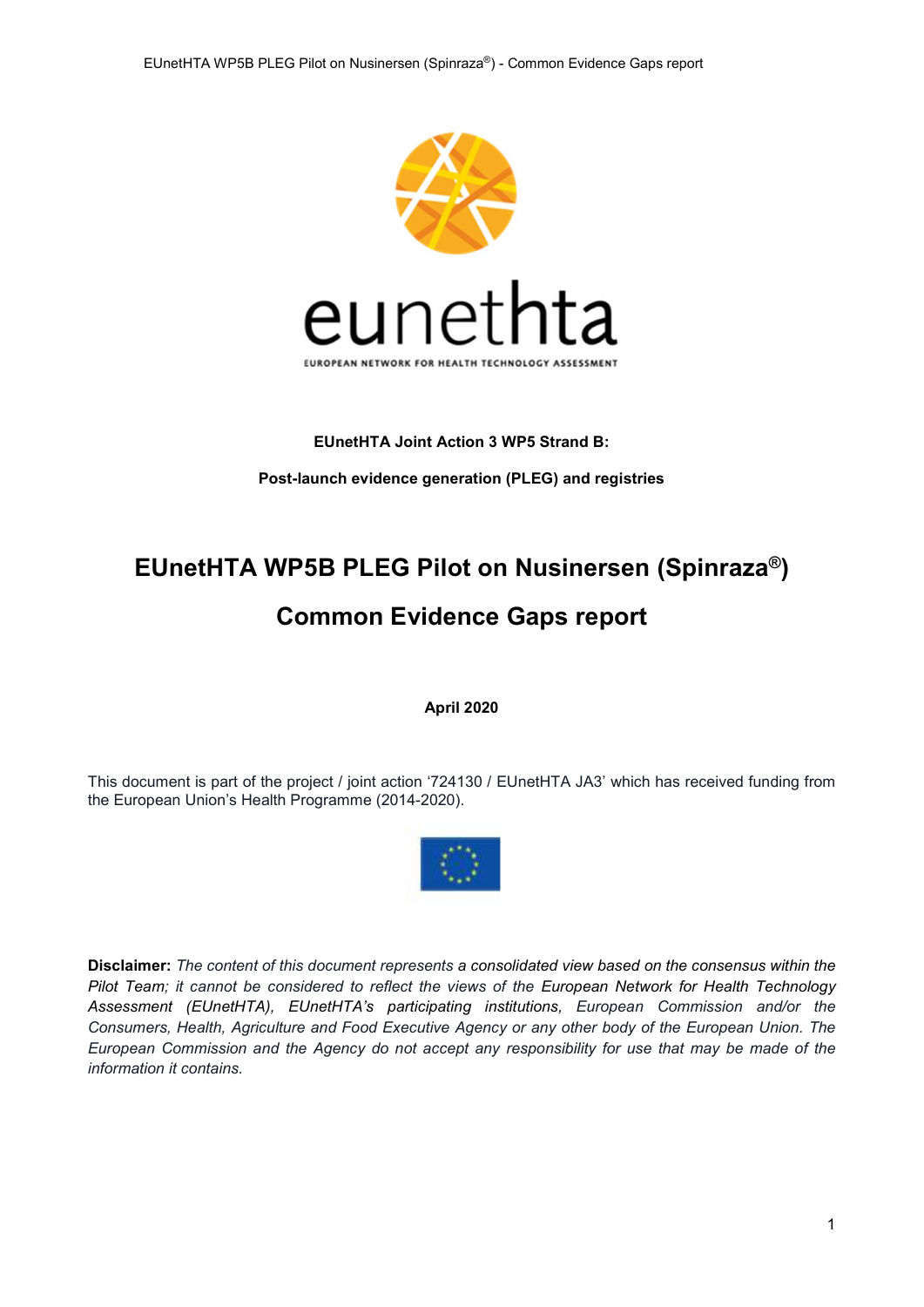### DOCUMENT HISTORY AND CONTRIBUTORS

| <b>Version</b><br>number | <b>Date</b> | <b>Description</b>                                                                                                                                      |
|--------------------------|-------------|---------------------------------------------------------------------------------------------------------------------------------------------------------|
| V <sub>1</sub>           | 28/11/2018  | 1 <sup>st</sup> draft                                                                                                                                   |
| V <sub>2</sub>           | 31/05/2019  | 2 <sup>nd</sup> draft addressing comments from pilot team members                                                                                       |
| V <sub>3</sub>           | 07/04/2020  | 3 <sup>rd</sup><br>draft updating the information on HTA assessment status and<br>reimbursement; addressing additional comments from pilot team members |
| V4                       | 20/04/2020  | Medical editing                                                                                                                                         |

#### Pilot team

| <b>Responsibility/role</b>     | <b>HTA Body/affiliation</b>                                                           | Team member name                                 |
|--------------------------------|---------------------------------------------------------------------------------------|--------------------------------------------------|
| Pilot lead and<br>coordination | Italian<br><b>Medicines</b><br>Agency<br>(AIFA)                                       | Agnese Cangini                                   |
| Pilot members                  | Norwegian Medicines Agency<br>(NOMA)                                                  | Einar Andreassen, Krystina Hviding               |
|                                | Ministry of Health Croatia                                                            | Mirjana Huic, Romana Tandara Haček               |
|                                | <b>Medicines</b><br><b>Finnish</b><br>Agency<br>(FIMEA)                               | Hanna-Mari Jauhonen, Pija Rannanheimo            |
|                                | National Health Care Institute<br>of the Netherlands (ZIN)                            | Krista Schutte                                   |
|                                | Portuguese National Authority<br>Medicines and<br>Health<br>οf<br>Products (INFARMED) | Jorge Rodrigues, Claudia Santos, Mariane Cossito |

### Further contributors

| <b>Responsibility/role</b>               | <b>HTA Body/affiliation</b>                                                                | <b>Name</b>  |  |  |
|------------------------------------------|--------------------------------------------------------------------------------------------|--------------|--|--|
| WP5B<br>project<br>management;<br>review | Haute Autorité de santé (HAS)<br>internal   / HTA international unit (WP5B<br>coordinator) | Irena Guzina |  |  |
| Medical editing [v3]                     | Compuscript                                                                                | Moira Keaney |  |  |

#### Conflict of interest

All participants involved in the production of this pilot have declared they have no conflicts of interest in relation to the technology assessed according to the EUnetHTA declaration of interest and confidentiality undertaking form.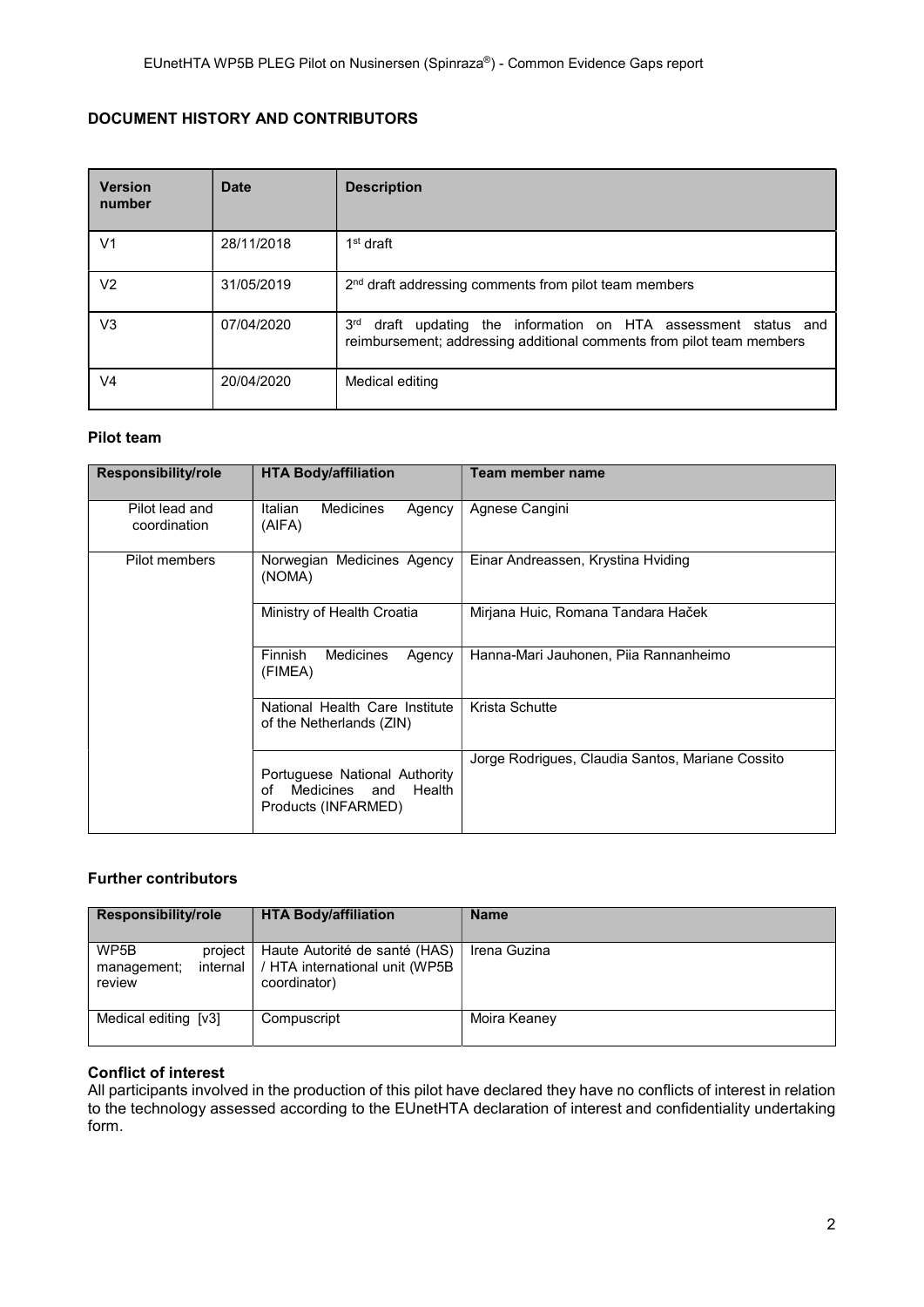#### Stakeholder involvement

The company in charge of the development of the product has been contacted at the beginning of the pilot and kept informed about different pilot steps and outputs. No other stakeholders have been involved on pilot level at the stage of the production of this report.

#### How to cite this document

Please cite this document as follows:

EUnetHTA PLEG\_FP\_01. Pilot Team. PLEG pilot on Nusinersen (Spinraza). Common Evidence Gaps report. Diemen (The Netherlands): EUnetHTA; 2020. [Date of citation]. Report No.: PLEG\_FP\_01. Available from: https://www.eunethta.eu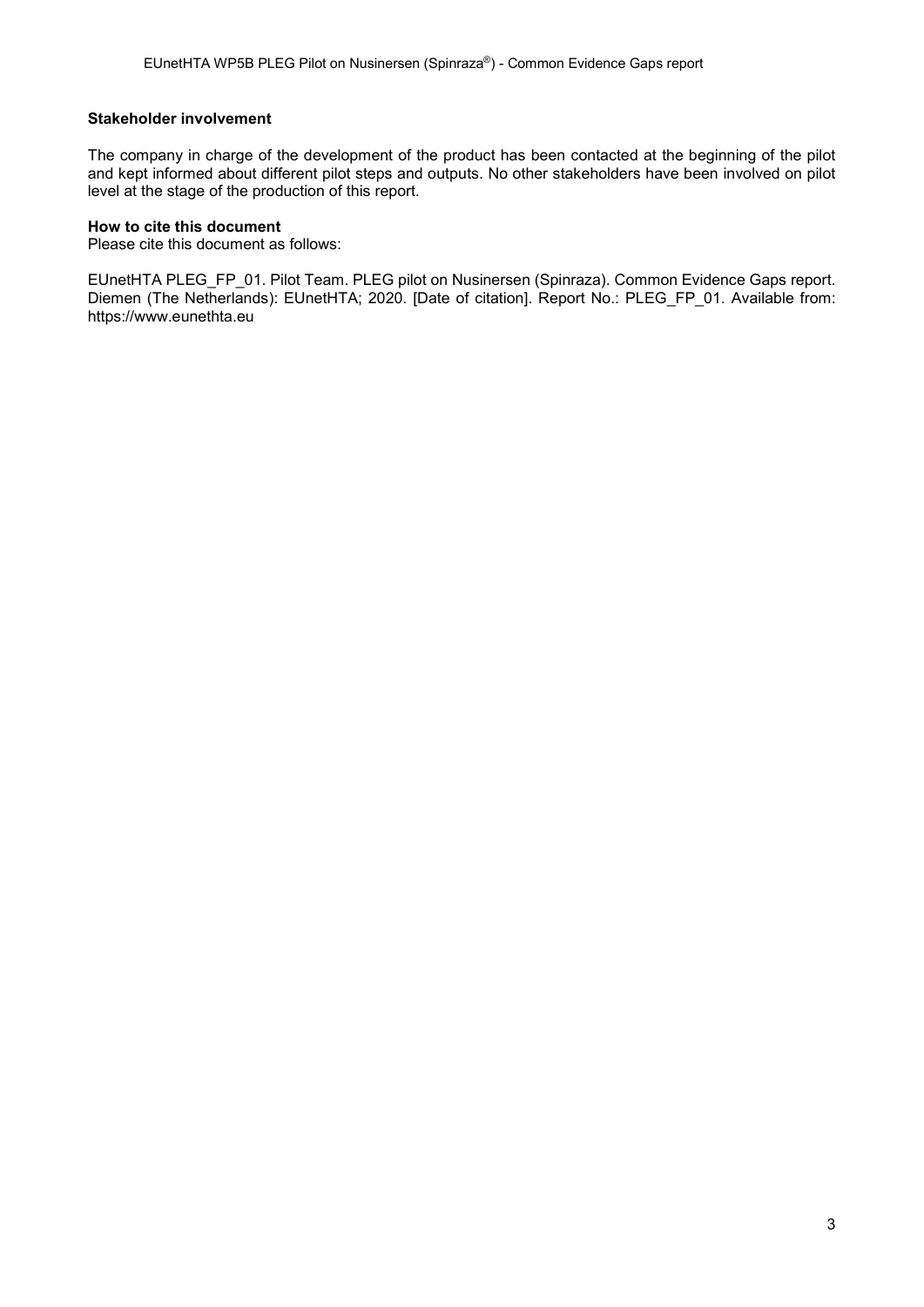# TABLE OF CONTENTS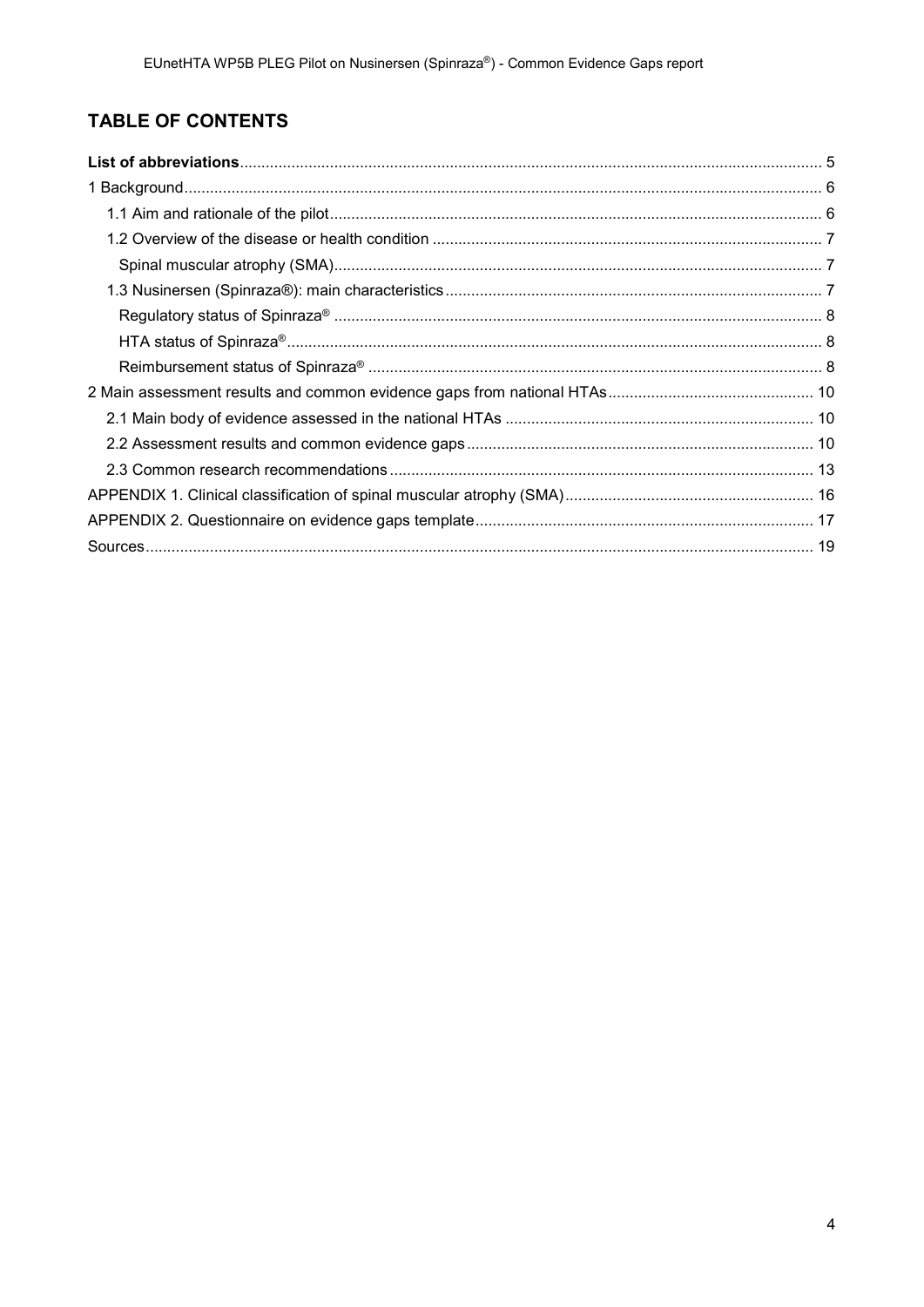| <b>AIFA</b>        | Agenzia Italiana del Farmaco                                               |
|--------------------|----------------------------------------------------------------------------|
| <b>CHOP INTEND</b> | Children's Hospital of Philadelphia Infant Test of Neuromuscular Disorders |
| CI                 | Confidence interval                                                        |
| EPAR               | European Public Assessment Report                                          |
| <b>EUnetHTA</b>    | European Network for Health Technology Assessment                          |
| <b>FIMEA</b>       | <b>Finnish Medicines Agency</b>                                            |
| <b>HAS</b>         | Haute Autorité de Santé                                                    |
| <b>HFMSE</b>       | Hammersmith Functional Motor Scale-Expanded                                |
| <b>HINE</b>        | Hammersmith Infant Neurological Examination                                |
| <b>HR</b>          | Hazard ratio                                                               |
| <b>HTA</b>         | <b>Health Technology Assessment</b>                                        |
| <b>INFARMED</b>    | Portuguese National Authority of Medicines and Health Products             |
| <b>NOMA</b>        | Norwegian Medicines Agency                                                 |
| <b>PLEG</b>        | Post-launch evidence generation                                            |
| <b>RWD</b>         | Real world data                                                            |
| <b>SMA</b>         | Spinal muscular atrophy                                                    |
| <b>WHO</b>         | World Health Organization                                                  |
| ZIN                | Zorginstituut Nederland                                                    |

### List of abbreviations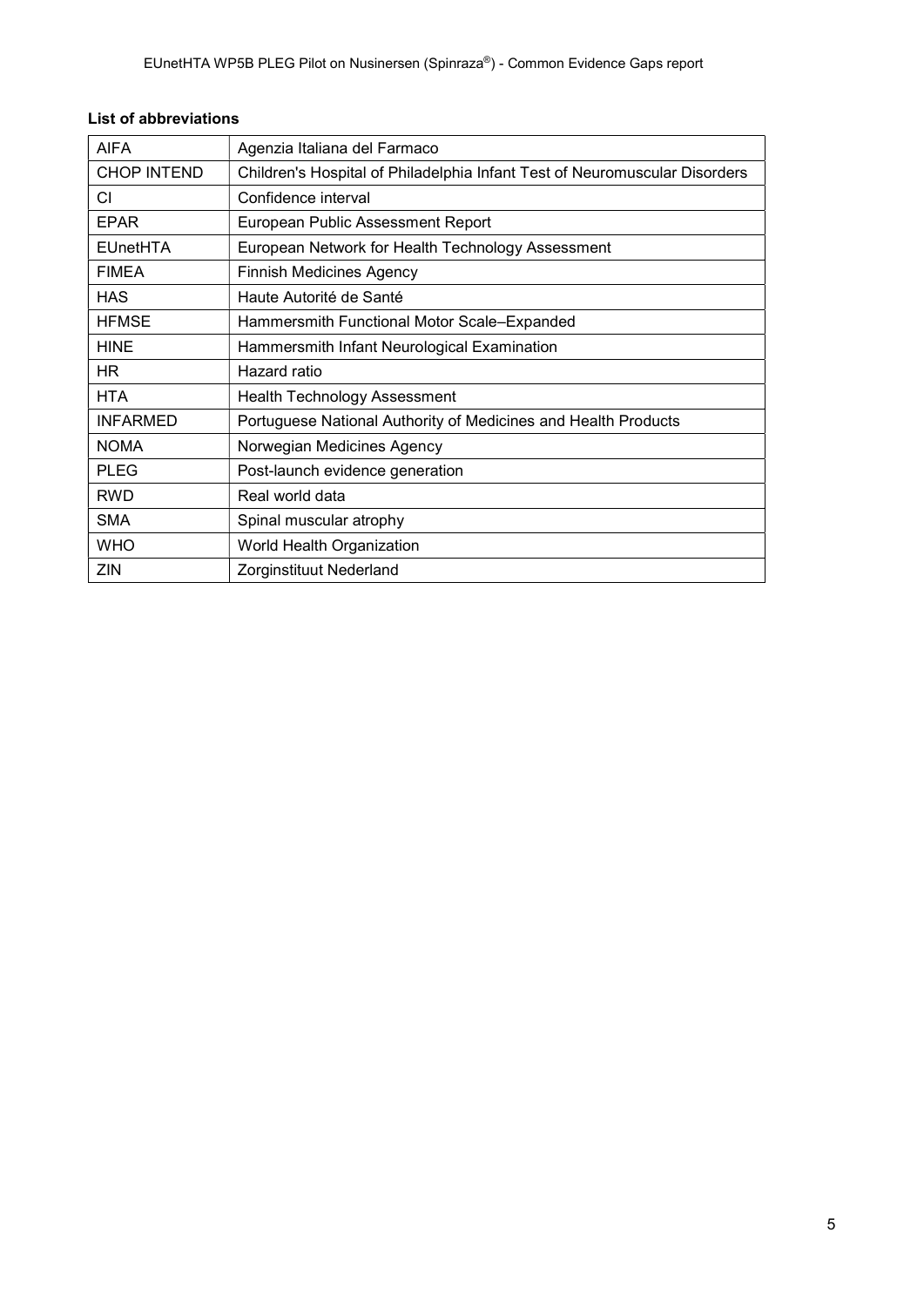# 1 BACKGROUND

#### 1.1 Aim and rationale of the pilot

This pilot was conducted within EUnetHTA Joint Action 3 Work Package 5, for which the aim is to help in generating optimal and robust evidence for health technologies (pharmaceuticals or others) throughout the technology lifecycle, bringing benefits for patient access and public health.

Work Package 5 consists of two strands: strand A focuses on initial evidence generation and the activity of Early Dialogues, while strand B focuses on Post-Launch Evidence Generation. More information on the specific WP5B activities can be found at https://eunethta.eu/pleg/.

This document is an output of a WP5B PLEG product-specific pilot on Spinraza®. The main WP5B pilot steps are presented in Figure 1.

This pilot was proposed by the Italian Medicines Agency (AIFA) considering the uncertainties noted during the national HTA. The proposal was supported by the following considerations:

- The collection of data such as patient numbers and characteristics, treatment duration and main outcome measures will greatly support the decision-making process for pricing and reimbursement and for subsequent reassessments.
- In the setting of a rare disease, collaboration among member states in the definition of a minimum data set and in gathering evidence coming from different registries and databases is crucial for HTA purposes.

The main objectives of this pilot are therefore as follows:

- To build a common and agreed data set for collection (which will serve as a basis for common analysis afterwards);
- To gather locally generated data (when possible) from different sources (databases, registries, health care records); and
- To assess possible levels of cross-border collaboration on the generation and exchange of real world data (RWD).

The present report corresponds to step 4 of the pilot, and its aim is to synthesise the main evidence gaps and research needs identified by pilot team members in their national HTA (performed at different time points after centralised marketing authorisation approval).

This work will form the basis for the next step of the pilot (step 5) which will consist of agreeing on the common data set for RWD collection for this drug. This common data set will reflect the basis of RWD collection individually set up on a national level by pilot team members.

The final report (step 6) will possibly include RWD from different sources; however, its main goal is to present common data, lessons and issues of any kind related to international collaborations on RWD. This will be key information to pave the way towards effective future collaborations on PLEG.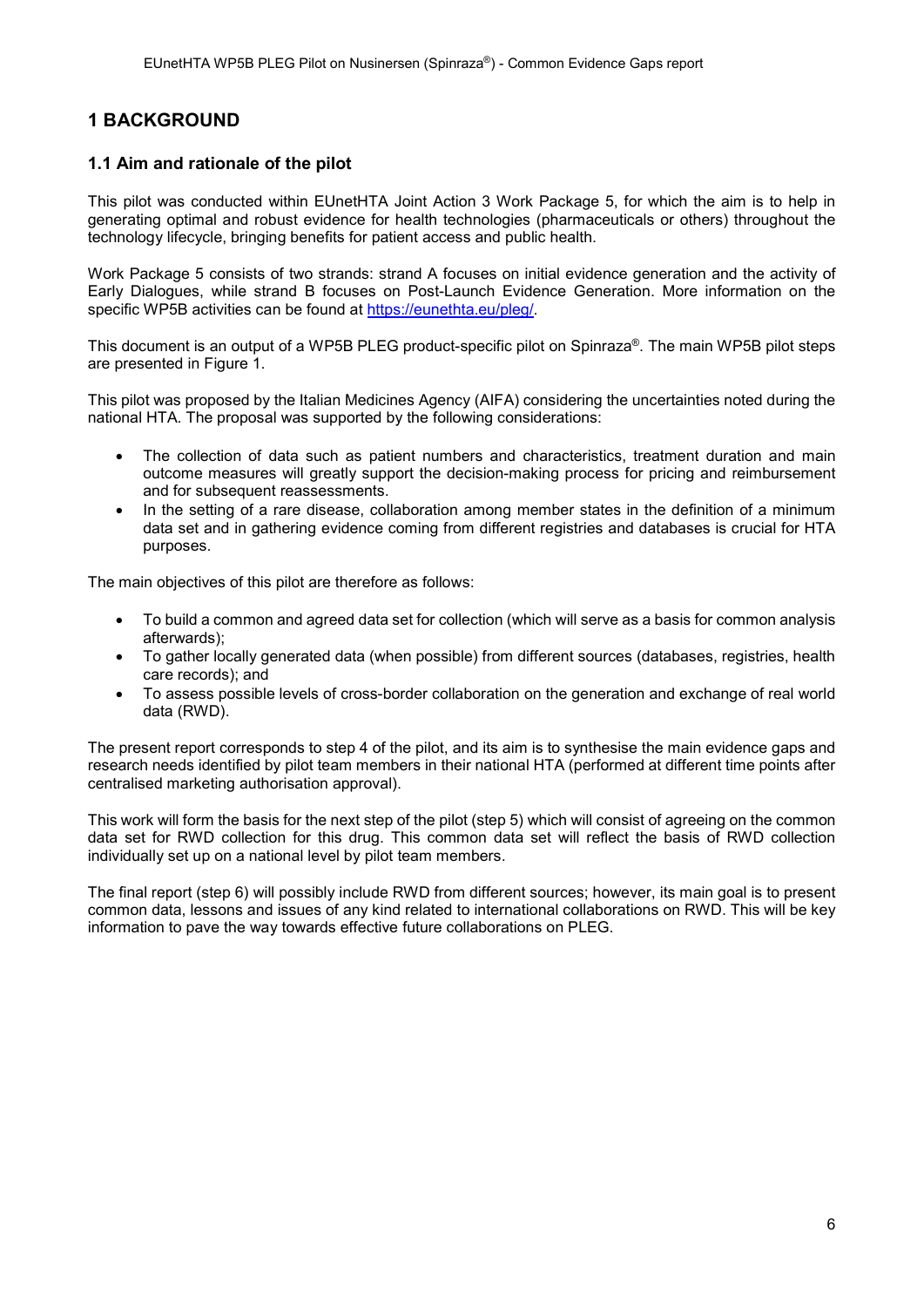

Figure 1. Main steps of the pilot.

#### 1.2 Overview of the disease or health condition

#### Spinal muscular atrophy (SMA)

-

SMA is an autosomal recessive neuromuscular serious, debilitating, and life-threatening rare disease, with a global incidence of 8.5 to 10.3 per 100,000 live births characterized by degeneration of the motor neurons in the anterior horn of the spinal cord, resulting in atrophy of the voluntary muscles of the limbs and trunk. SMA is the most common genetic disorder linked to infant death worldwide.<sup>1</sup>

SMA has been categorised into types 0, I, II, III and IV, ranging in severity from babies who are born with severe impairment and die within weeks of birth (type 0) to disease that manifests in adult life with proximal muscle weakness (type IV). The most common variants (types I, II and III) all present with a presymptomatic period and can be classified prospectively according to the age of symptom onset and SMN2 gene copy number as infantile-onset and later-onset. A detailed description of SMA types is provided in Appendix 1.

#### 1.3 Nusinersen (Spinraza®): main characteristics

At the time of launch of this pilot, with the exception of Nusinersen (Spinraza®), there were no therapies approved in Europe for the treatment of SMA and medical care was only supportive, focused on respiratory support, nutritional support, and management of resulting musculotendinous contractures and neuromuscular scoliosis via bracing, physical therapy and surgery.<sup>2</sup> Therefore, a significant unmet clinical need exists for these patients.

Spinraza® is an antisense oligonucleotide that represents the first disease-modifying agent in SMA. Spinraza® increases levels of SMN2 protein and therefore improves motor function.

<sup>&</sup>lt;sup>1</sup> Assessment report. www.ema.europa.eu/en/documents/assessment-report/spinraza-epar-public-assessment-report\_en.pdf

 $^2$  January 2020 update: the US Food and Drug Administration has authorized Zolgensma®, a gene therapy, for the treatment of pediatric patients aged <2 years with spinal muscular atrophy (SMA) with biallelic mutations in the survival motor neuron 1 (SMN1) gene (the first registration in Europe is expected to follow).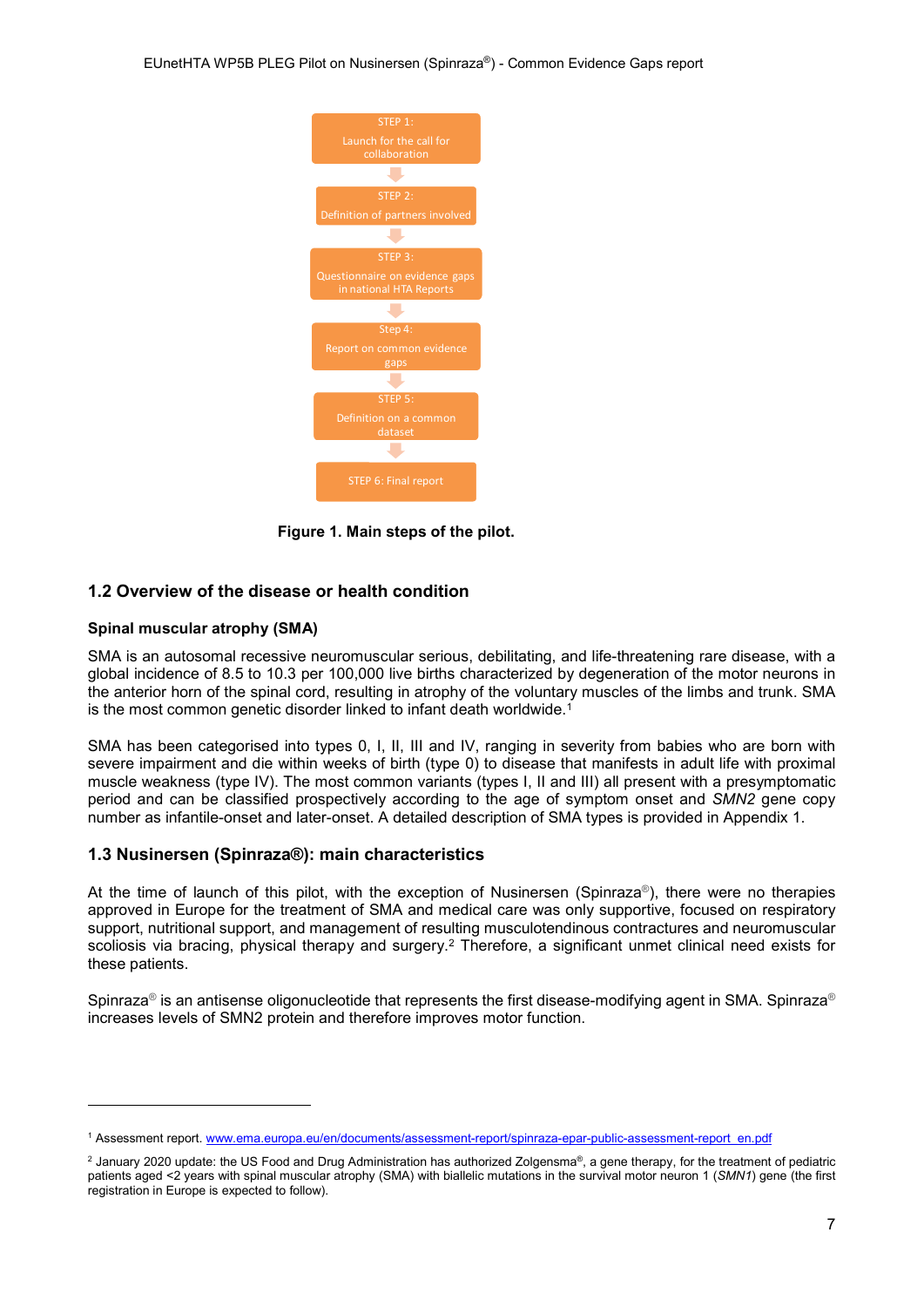#### Regulatory status of Spinraza®

Spinraza® which has received an orphan designation in 2012 obtained the EU Marketing Authorisation in May 2017 for the treatment of 5q Spinal Muscular Atrophy. To address uncertainties that emerged during the review by the Committee for Medicinal Products for Human Use, $3$  the company has to conduct two post-authorisation efficacy studies (SHINE, NCT02594124; and NURTURE, NCT02386553). The company will have to put in place a risk management pan comprising various measures, including a collaboration with existing disease registries that will collect Nusinersen treatment information.

#### HTA status of Spinraza®

Table 1 presents the HTA status of pilot team members.

| <b>HTA body</b> | <b>HTA status</b> | Date of assessment finalisation                              |  |  |  |  |
|-----------------|-------------------|--------------------------------------------------------------|--|--|--|--|
| AIFA (IT)       | Finalised         | 27.9.2017 (publication of P&R decision on Official Gazette)  |  |  |  |  |
| AAZ (CR)        | Finalised         | 17.01.2019 (HTA report finalised but not publicly available) |  |  |  |  |
| FIMEA (FI)      | Finalised         | 19.09.2017 (HTA report published)                            |  |  |  |  |
| INFARMED (PT)   | Finalised         | 20.12.2018 (HTA report published)                            |  |  |  |  |
| NOMA (NO)       | Finalised         | 09.10.2017 (HTA report published)                            |  |  |  |  |
| $ZIN$ (NL)      | Finalised         | 05.02.2018 (HTA report published)                            |  |  |  |  |

Table 1. HTA status among pilot team members

Updated in May 2019.

-

#### Reimbursement status of Spinraza®

Table 2 shows the reimbursement status by country for the pilot team.

#### Table 2. Reimbursement status across countries

| Country | <b>Reimbursement status</b>                                                                                                                                                                                                                                        | <b>Decision date</b> |
|---------|--------------------------------------------------------------------------------------------------------------------------------------------------------------------------------------------------------------------------------------------------------------------|----------------------|
| Italy   |                                                                                                                                                                                                                                                                    | 25 Sept 2017         |
|         | Reimbursement for SMA types I, II and III                                                                                                                                                                                                                          |                      |
| Croatia | For the treatment of SMA caused by mutation on chromosome 5q with a minimum<br>of two copies of the SMN2 gene. The first impact assessment is performed after 6<br>months and then every 4 months before the next dose of the drug is administered.                | May 2018             |
|         | Patients with SMA type I who do not require mechanical ventilation<br>Discontinuation criteria                                                                                                                                                                     |                      |
|         | Permanent mechanical ventilation (for >16 h/day for 21 days continuously).<br>If disease progression occurs despite treatment, a new decision to continue<br>Nusinersen therapy should be made after 4 months using the same criteria as<br>when starting therapy. |                      |
|         | Patients with SMA type II aged <18 years who do not require mechanical<br>ventilation                                                                                                                                                                              |                      |
|         | If disease progression occurs despite Nusinersen treatment, a new decision to<br>continue therapy should be made after 4 months.                                                                                                                                   |                      |
|         | There should be no deterioration of motor function measured using the HFMSE and<br>continued respiratory function is mandatory.                                                                                                                                    |                      |
|         | Patients with SMA type III aged <18 years                                                                                                                                                                                                                          |                      |
|         | The criteria for discontinuation of therapy are the same as for patients with SMA<br>type III.                                                                                                                                                                     |                      |
|         | Drug administration only at the Reference Centre of the Ministry of Health for                                                                                                                                                                                     |                      |
|         | Paediatric Neuromuscular Diseases at the Clinical Hospital Centre Zagreb.<br>The treatment is approved by the Hospital Drugs Committee on recommendation of                                                                                                        |                      |
|         | a neurologist paediatrician with the prior consent of the National Committee for the                                                                                                                                                                               |                      |
|         | initiation and continuation of Nusinersen treatment. Treatment is approved for                                                                                                                                                                                     |                      |
|         | particularly expensive drugs.                                                                                                                                                                                                                                      |                      |

 $^3$  From the assessment report: "The imposed post-authorization measures are aimed, among other things, at gathering sufficient data to enable future decisions about the necessity of dose adjustment." ... "The evidence for maintenance of efficacy in the long term was not available as a part of this submission and post-authorization measures have been requested to address this." www.ema.europa.eu/en/documents/assessment-report/spinraza-epar-public-assessment-report\_en.pdf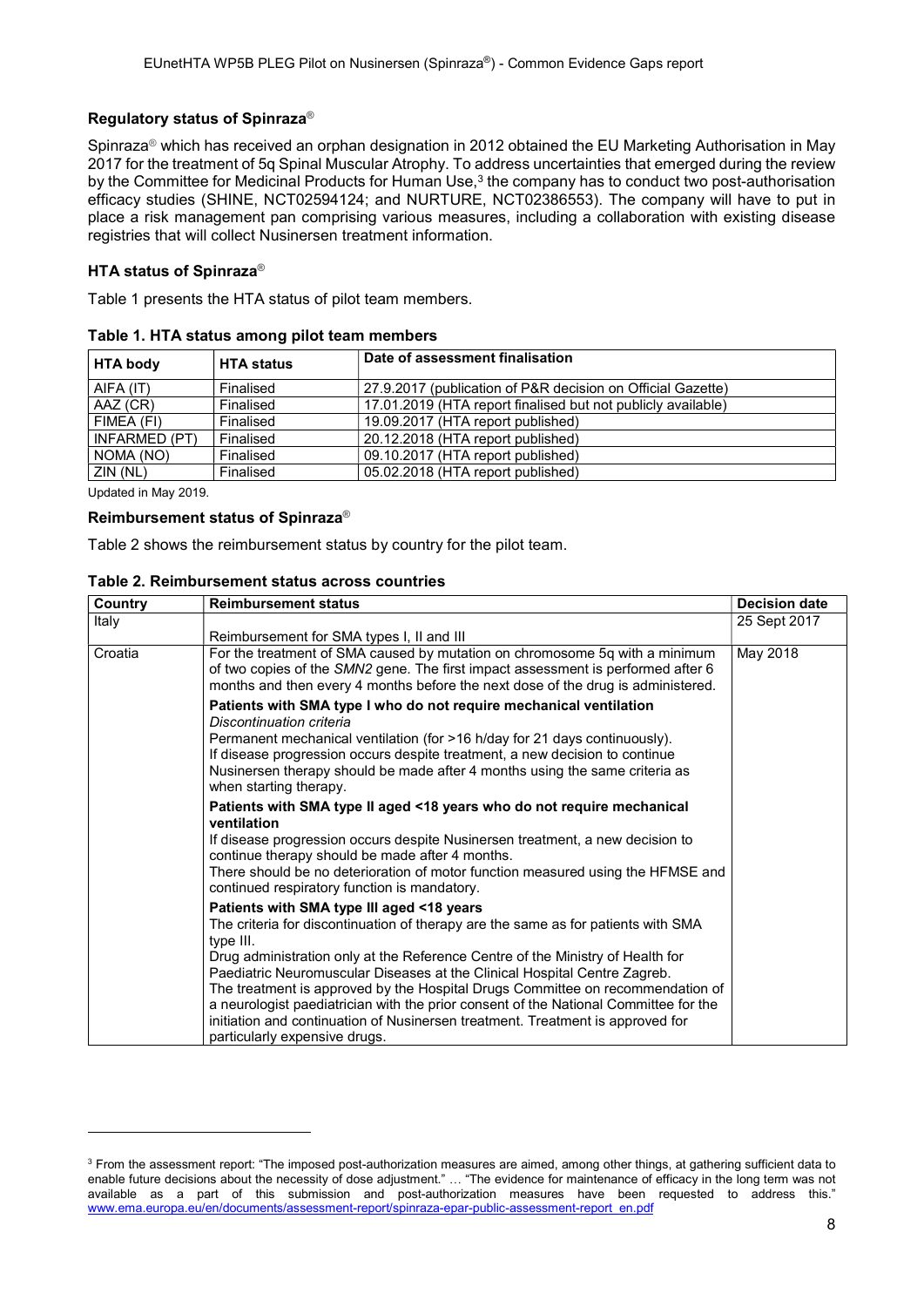| Country         | <b>Reimbursement status</b>                                                                                                                                                                                                                                                                                                                                                                                                                                                                                                                    | <b>Decision date</b> |
|-----------------|------------------------------------------------------------------------------------------------------------------------------------------------------------------------------------------------------------------------------------------------------------------------------------------------------------------------------------------------------------------------------------------------------------------------------------------------------------------------------------------------------------------------------------------------|----------------------|
| Finland         | National recommendation restricted to a particular population:<br>Nusinersen may be used for the treatment of SMA when:<br>- SMA diagnosis is before the age of 2 years and the onset of clinical signs and<br>symptoms is before the age of 20 months<br>- Treatment initiation is before the age of 17 years<br>- The patient does not need permanent invasive ventilation<br>-There is no other medical contraindication to Nusinersen treatment                                                                                            | 15 Mar 2018          |
|                 | This recommendation is conditional on a substantial reduction in price                                                                                                                                                                                                                                                                                                                                                                                                                                                                         |                      |
| Portugal        | Reimbursement for SMA types I, II and III                                                                                                                                                                                                                                                                                                                                                                                                                                                                                                      | 20 Dec 2018          |
| Norway          | Reimbursement restricted to a particular population:<br>Nusinersen (Spinraza®) may be used for treatment of children with SMA according<br>to the following prerequisites:                                                                                                                                                                                                                                                                                                                                                                     | 22 Oct 2018          |
|                 | <b>SMA type I</b>                                                                                                                                                                                                                                                                                                                                                                                                                                                                                                                              |                      |
|                 | Not SMA type 0 (excluded from treatment with Spinraza®)                                                                                                                                                                                                                                                                                                                                                                                                                                                                                        |                      |
|                 | Patients are expected to have oxygen saturation >95 % without any extra oxygen<br>or ventilation assistance, including continuous positive airway pressure                                                                                                                                                                                                                                                                                                                                                                                     |                      |
|                 | Patients should have a minimum of 2 copies of the SMN2 gene                                                                                                                                                                                                                                                                                                                                                                                                                                                                                    |                      |
|                 | <b>SMA type II</b><br>Patients are not dependent on artificial ventilation or extra oxygen to achieve<br>oxygen saturation of >95%<br>Patients should have a minimum of 2 copies of the SMN2 gene                                                                                                                                                                                                                                                                                                                                              |                      |
|                 | <b>SMA type III</b><br>Children diagnosed with SMA type III and with confirmed onset of symptoms before<br>3 years of age (type IIIa) will be considered for treatment according to the same<br>criteria as for children with SMA type II.<br>In addition to selection criteria, there are established criteria for treatment cessation<br>Results are evaluated at 12 months after initiation of treatment with Spinraza® and<br>then every 4th month.<br>Children will be treated at main regional hospitals with clinical expertise in SMA. |                      |
| The Netherlands | Reimbursement granted for three SMA subgroups:                                                                                                                                                                                                                                                                                                                                                                                                                                                                                                 | August 2018          |
|                 | - SMA with infantile-onset (symptom onset before 6 months of age) with a disease<br>duration of <26 weeks at the start of treatment<br>- SMA with later childhood-onset (symptom onset at 6-20 months of age) in<br>children with a disease duration of <94 months at the start of treatment<br>- Presymptomatic infants with a genetic diagnosis of 5q SMA and with 2 or 3 SMN2<br>copies                                                                                                                                                     |                      |

Updated in February 2019.

Abbreviations: HFMSE=Hammersmith Functional Motor Scale-Expanded; SMA=spinal muscular atrophy.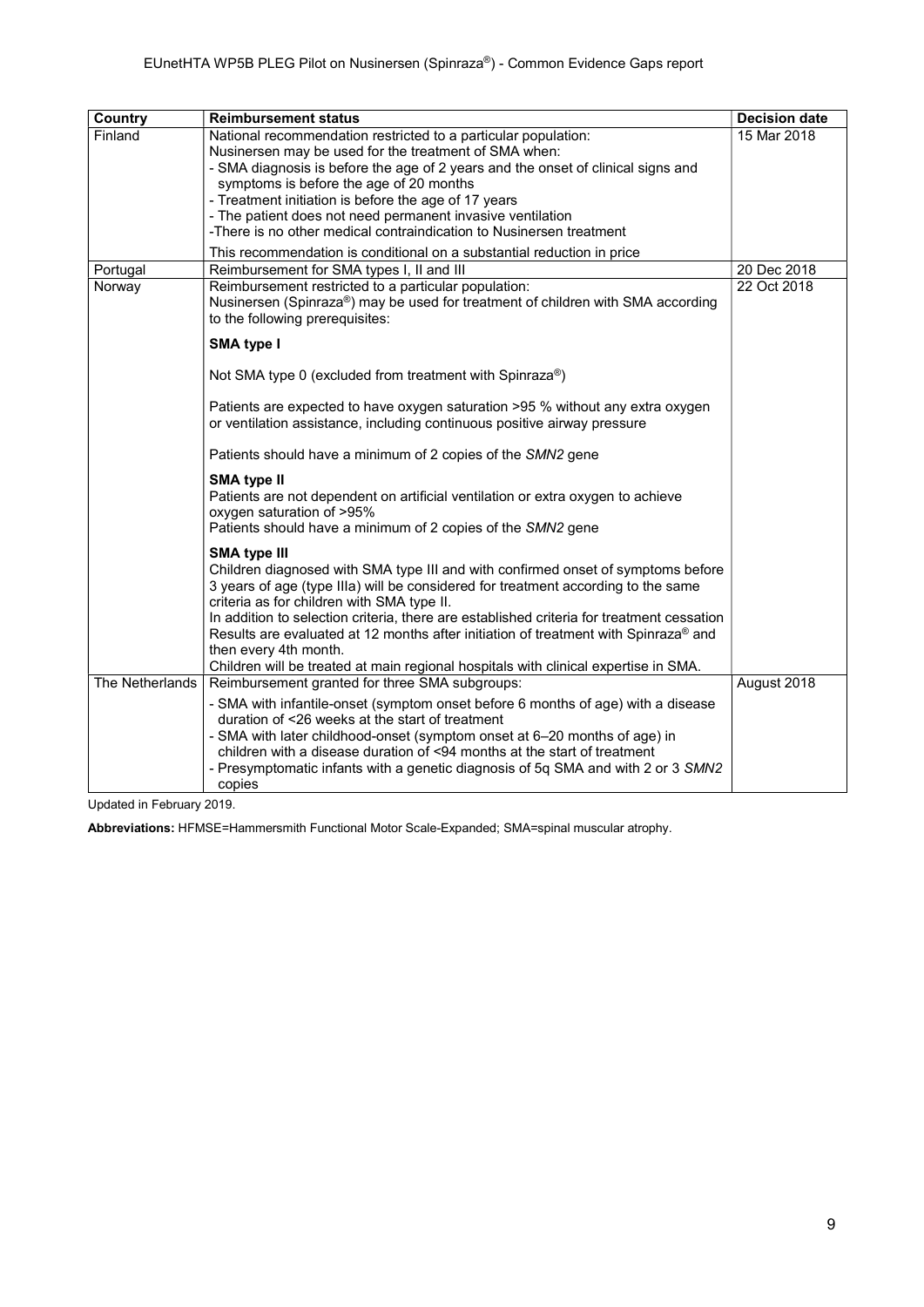## 2 MAIN ASSESSMENT RESULTS AND COMMON EVIDENCE GAPS FROM NATIONAL **HTAS**

A questionnaire (Appendix 2) to collect evidence gaps and research needs identified by the pilot team members in their national HTA was elaborated by AIFA on the basis of the EUnetHTA position paper on how to best formulate research recommendations for primary research arising from HTA. The questionnaire was filled out by the pilot team members. The questionnaire comprised two main sections:

- 1. Assessment results; and
- 2. Recommendations for research.

On the basis of the responses received, the pilot team identified and highlighted commonalities, which are presented in the Sections 2.1–2.3.

#### 2.1 Main body of evidence assessed in the national HTAs

1) Pivotal study CS3B (ENDEAR): NCT021933074

A phase III, randomised, double-blind, sham-procedure controlled study to assess the clinical efficacy and safety of ISIS 396443 administered intrathecally in patients with infantile-onset SMA.

2) Study CS4 (CHERISH): NCT02292537

A phase III, randomised, double-blind, sham-procedure controlled study to assess the clinical efficacy and safety of ISIS 396443 administered intrathecally in patients with later-onset SMA.

- 3) Supportive studies:
	- a. Study CS3A, a phase II, open-label study of Nusinersen, is being conducted at four centres in the USA and Canada (NCT01839656).
	- b. Study CS1, a phase I, open-label, single-dose dose-escalation study, is being conducted to evaluate the safety, tolerability and pharmacokinetics of a single dose of Nusinersen administered intrathecally in subjects with SMA aged 2–14 years who were medically stable (NCT01494701).
	- c. Study CS10 is an open-label study to evaluate the safety, tolerability and pharmacokinetics of a single dose of Nusinersen (6 or 9 mg) administered intrathecally in subjects with SMA who previously participated in study CS1 (NCT01780246).
	- d. Study CS2 is a phase I/IIa, open-label, multiple-dose dose-escalation study designed to assess the safety, tolerability and pharmacokinetics of Nusinersen in 2- to 15-year-old subjects with SMA (NCT01703988).
	- e. Study CS12 is an ongoing phase I, open-label, multiple dose study to assess the safety, tolerability and pharmacokinetics of repeated doses of Nusinersen (12 mg) administered intrathecally to subjects with SMA who previously participated in study CS2 or study CS10 (NCT02052791).
	- f. Study SM201 (also known as CS5) is an ongoing phase II, open-label, multicentre, single-arm study to assess the efficacy, safety, tolerability and pharmacokinetics of Nusinersen in presymptomatic SMA (NCT02386553).

#### 2.2 Assessment results and common evidence gaps

The synthesis of the main assessment results and evidence gaps identified at national level by different pilot team members is reported in Table 3. The synthesis points out outcomes for which evidence was commonly found to be of insufficient certainty or quality or was missing.

The recommendations for research arising from these evidence gaps are presented in Section 2.3.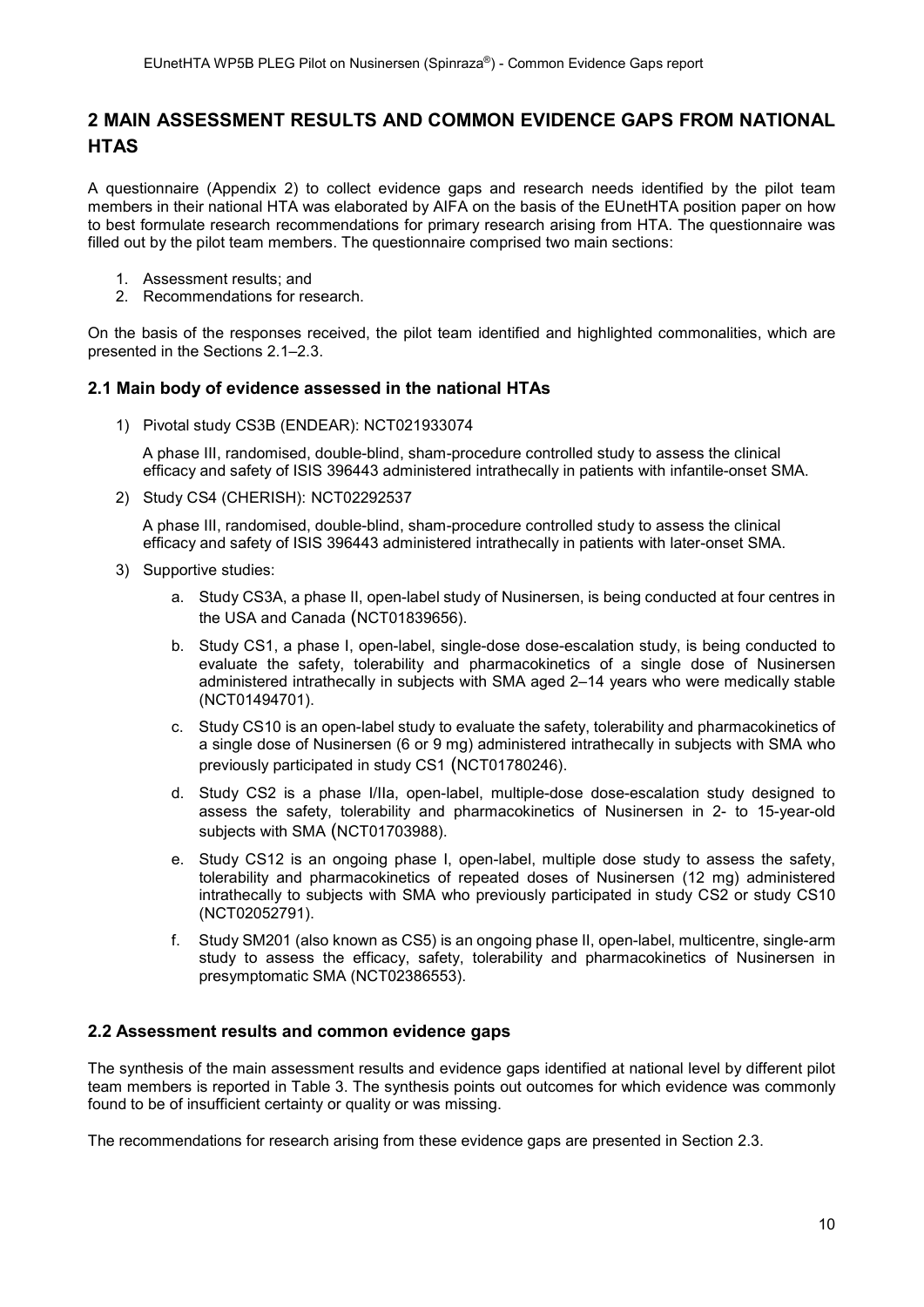Table 3. Assessment results for the effectiveness and safety domain

| <b>Study</b>                                                                                                                            | <b>Outcome 1</b>                                                                                                                                                                                                                                                                                                               | <b>Outcome 2</b>                                | <b>Outcome 3</b>                               | <b>Outcome 4</b>                       | <b>Outcome 5</b>                                                 | Outcome 6                         | <b>Outcome 7</b>                                      |
|-----------------------------------------------------------------------------------------------------------------------------------------|--------------------------------------------------------------------------------------------------------------------------------------------------------------------------------------------------------------------------------------------------------------------------------------------------------------------------------|-------------------------------------------------|------------------------------------------------|----------------------------------------|------------------------------------------------------------------|-----------------------------------|-------------------------------------------------------|
|                                                                                                                                         | Motor function                                                                                                                                                                                                                                                                                                                 | Time to death<br>permanent<br>or<br>ventilation | Overall survival                               | Serious adverse<br>events <sup>a</sup> | Proportion of<br>patients who<br>discontinued the<br>treatment b | Health-related<br>quality of life | Patients developing<br>clinically manifest<br>SMA (%) |
| <b>Study CS3B</b><br>Patients with<br>infantile-onset<br>SMA with a<br>disease duration<br>of <26 weeks at<br>the start of<br>treatment | 1) Patients responding to the treatment,<br>evaluated using HINE section 2 (motor<br>milestones) <sup>c</sup> - At interim analysis<br>(mean follow-up 183 days):<br>Nusinersen group 21/51 (41%),<br>placebo group 0/27 (P<0.001)<br>- At final analysis (394 days):<br>Nusinersen group 37/73 (51%),<br>placebo group (0/37) | HR 0.53<br>(95% CI 0.32-<br>$0.89$ ; P=0.005    | HR 0.372<br>(95% CI 0.18-<br>$0.77$ ); P=0.004 | No events                              | No events                                                        | No data                           | No data                                               |
|                                                                                                                                         | 2) CHOP INTEND responders<br>Nusinersen group 52/73 (71%), placebo<br>group 1/37 (3%); difference 68.53%<br>(95% CI 51.27-81.99%)                                                                                                                                                                                              |                                                 |                                                |                                        |                                                                  |                                   |                                                       |
| Certainty/quality<br>of evidence <sup>d</sup>                                                                                           | High/moderate/low                                                                                                                                                                                                                                                                                                              | Moderate/low                                    | High/moderate                                  | High/moderate                          | High/moderate                                                    | No data                           | No data                                               |
| <b>CS4-</b><br><b>Study</b><br><b>CHERISH</b><br>Patients<br>with<br>Later-Onset Spinal                                                 | 1) Variation in HFMSE at 15 months vs.<br>baseline:<br>Least-squares mean difference in<br>change 4.9 (95% CI 3.1-6.7) <sup>e</sup>                                                                                                                                                                                            | No data                                         | No data                                        | No events                              | No events                                                        | No data                           | No data                                               |
| Muscular Atrophy<br>with a<br>disease<br>duration<br>$\leq$ 94<br>months                                                                | 2) Patients achieving a 3-point increase<br>from baseline in HFMSE score at month<br>15<br>Nusinersen group 57% vs. control<br>group 26%; difference of 30.5% in<br>favour of Nusinersen group (P<0.001)                                                                                                                       |                                                 |                                                |                                        |                                                                  |                                   |                                                       |
|                                                                                                                                         | 3) Subjects achieving ≥1 new WHO motor<br>milestone:<br>Nusinersen group 20% vs. control<br>group 6%; difference of 14% in favour<br>of Nusinersen (P=0.08)                                                                                                                                                                    |                                                 |                                                |                                        |                                                                  |                                   |                                                       |
| Certainty/quality<br>of evidence                                                                                                        | Moderate/low                                                                                                                                                                                                                                                                                                                   | No data                                         | No data                                        | Moderate                               | Moderate                                                         | No data                           | No data                                               |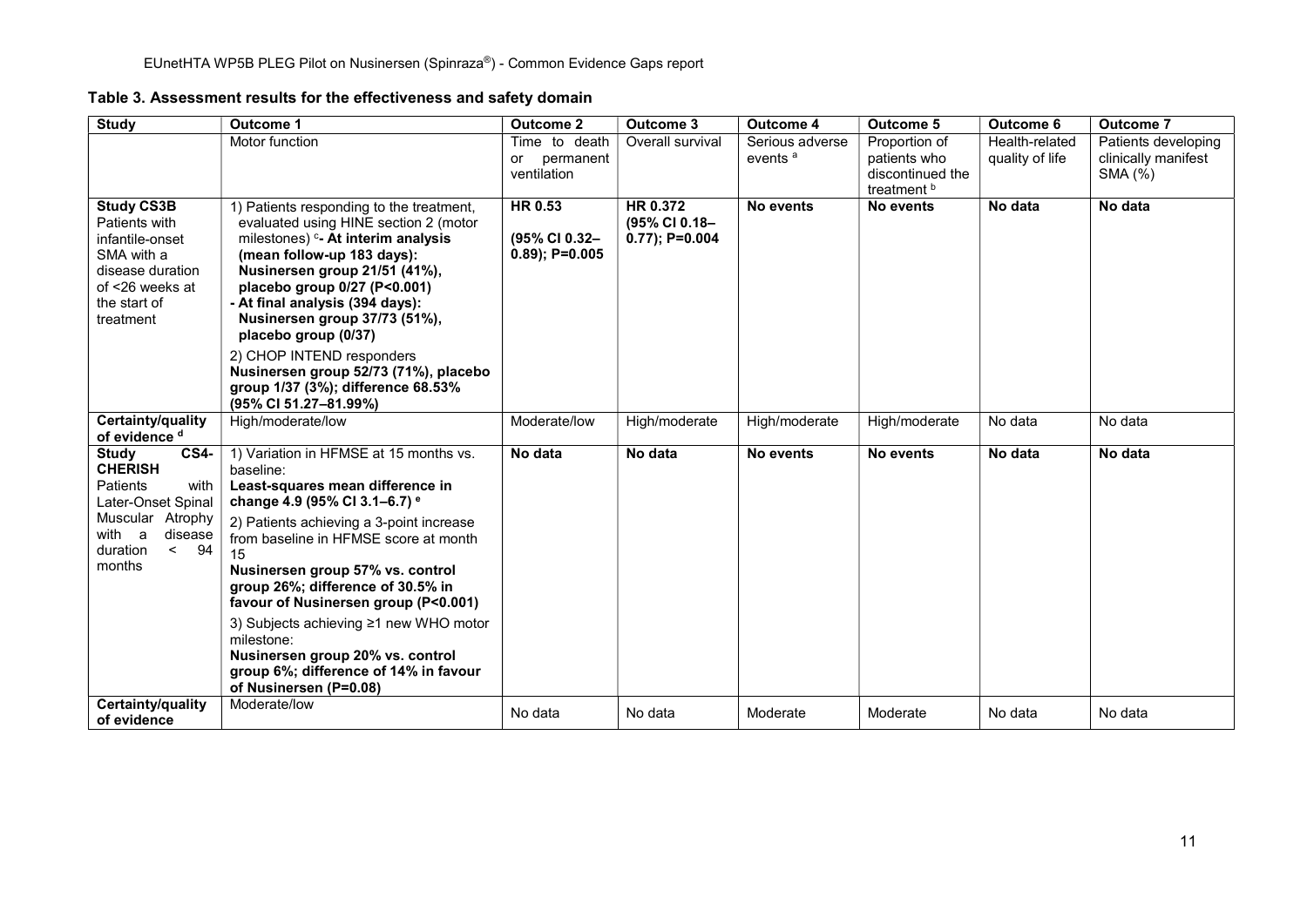| <b>Study</b>                                                                  | <b>Outcome 1</b>                                                                                                                                                                                                                                                                                                                                                                                                                                                                                                                                                                                                                                                                                                                                                                                                                                                                                               | <b>Outcome 2</b>                                | Outcome 3                                        | <b>Outcome 4</b>                       | <b>Outcome 5</b>                                                 | <b>Outcome 6</b>                  | <b>Outcome 7</b>                                                                                  |
|-------------------------------------------------------------------------------|----------------------------------------------------------------------------------------------------------------------------------------------------------------------------------------------------------------------------------------------------------------------------------------------------------------------------------------------------------------------------------------------------------------------------------------------------------------------------------------------------------------------------------------------------------------------------------------------------------------------------------------------------------------------------------------------------------------------------------------------------------------------------------------------------------------------------------------------------------------------------------------------------------------|-------------------------------------------------|--------------------------------------------------|----------------------------------------|------------------------------------------------------------------|-----------------------------------|---------------------------------------------------------------------------------------------------|
|                                                                               | Motor function                                                                                                                                                                                                                                                                                                                                                                                                                                                                                                                                                                                                                                                                                                                                                                                                                                                                                                 | Time to death<br>permanent<br>or<br>ventilation | Overall survival                                 | Serious adverse<br>events <sup>a</sup> | Proportion of<br>patients who<br>discontinued the<br>treatment b | Health-related<br>quality of life | Patients developing<br>clinically manifest<br>SMA (%)                                             |
| <b>Study CS5</b><br>Presymptomatic<br>SMA with two or<br>three SMN2<br>copies | 1) Participants attaining motor milestones<br>assessed using part of the HINE:<br>All subjects had age-appropriate motor<br>development measured using modified<br>section 2 of the HINE<br>2) Participants attaining motor milestones<br>as assessed by WHO criteria<br>At least 1 WHO motor milestone<br>achieved by: 1/11 subjects with 3 SMN2<br>copies at day 64; 7/10 subjects (4 with 2<br>SMN2 copies and 3 with 3 SMN2<br>copies) at day 183; and 4/5 subjects<br>with 2 SMN2 copies at day 302.<br>3) Change from baseline in CHOP<br><b>INTEND</b> motor function scale<br>An increase of at least 4 points in<br><b>CHOP INTEND total score vs. baseline</b><br>was observed for: 7/13 subjects (4 with<br>2 SMN2 copies and 3 with 3 SMN2<br>copies) at day 64; 8/10 subjects (5 with<br>2 SMN2 copies and 3 with 3 SMN2<br>copies) at day 183; and 3/5 subjects<br>with 2 SMN2 copies at day 302 | No events                                       | <b>All patients</b><br>were alive at<br>analysis | No events                              | No events                                                        | No data                           | Four subjects had<br>manifestation of<br><b>SMA symptoms on</b><br>the basis of<br>growth failure |
| Certainty/quality<br>of evidence                                              | Very low                                                                                                                                                                                                                                                                                                                                                                                                                                                                                                                                                                                                                                                                                                                                                                                                                                                                                                       | Very low                                        | Very low                                         | Moderate                               | Moderate                                                         | No data                           | Very low                                                                                          |
| <b>Total studies</b><br>assessing the<br>outcome                              | 3                                                                                                                                                                                                                                                                                                                                                                                                                                                                                                                                                                                                                                                                                                                                                                                                                                                                                                              | $\overline{2}$                                  | 2                                                | 3                                      | 3                                                                | $\mathbf{0}$                      |                                                                                                   |

<sup>a</sup> Serious adverse events that investigators considered to be related or possibly related to the study treatment.

**Because of adverse events investigators considered to be related or possibly related to the study treatment.** 

c Results from Finkel RS, Mercurio E, Darras BT, et al. Nusinersen versus sham control in infantile-onset spinal muscular atrophy. N Engl J Med 2017;377:1723–32.

<sup>d</sup> Certainty/quality of evidence as reported in the questionnaire by pilot team members.

e Results from Mercurio E, Darras BT, Chiriboga CA, et al. Nusinersen versus sham control in later-onset spinal muscular atrophy. N Engl J Med 2018;378:625–35.

Abbreviations: HINE=Hammersmith Infant Neurological Examination; HFMSE=Hammersmith Functional Motor Scale–Expanded; CHOP INTEND=Children's Hospital of Philadelphia Infant Test of Neuromuscular Disorders; SMA=spinal muscular atrophy; WHO=World Health Organization.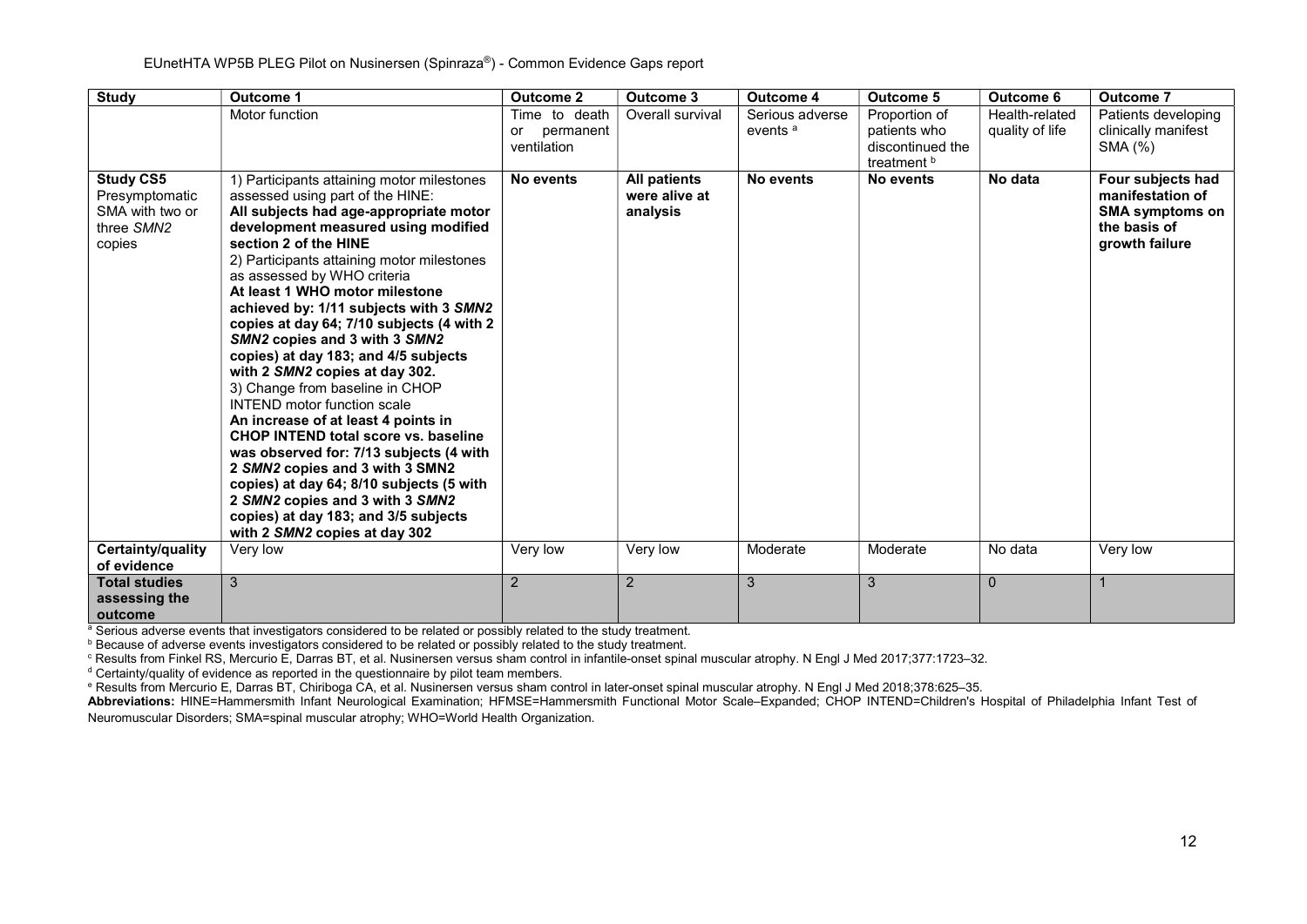#### 2.3 Common research recommendations

The research recommendations arising from the evidence gaps identified and indicated by each pilot team member are reported in detail in the table 4 here below.

These research recommendations are reported according to the PICO scheme, as recommended in the guidance included in the position paper on how to best formulate research recommendations for primary research arising from HTA reports.

Of note, at this stage of the pilot for this report, the pilot team members reported all research recommendations as raised in their national assessment, regardless of the setting for collection of data (real world setting or clinical studies). The following step, dealing with the definition of a common data set, will specify the parameters to be analysed in the real world setting (e.g., patient characteristics at baseline by different SMA types).

In conclusion, most team members identified a need for the following further research:

- Full descriptive analysis considering patient characteristics at baseline by different SMA types (e.g., age at diagnosis, motor function at treatment initiation, etc.);
- Collection of data on long-term effects for all SMA types and on robust endpoints, as well as for lessstudied subpopulations (e.g., SMA types IV and 0);
- Long-term safety data including reasons for discontinuation;
- Data on quality of life and other patient-reported outcomes;
- Data on treatment duration and sequence and the most appropriate dose to be used for different patient groups;
- Data on the number of patients treated; and
- Validation of new outcome measures for disease progression.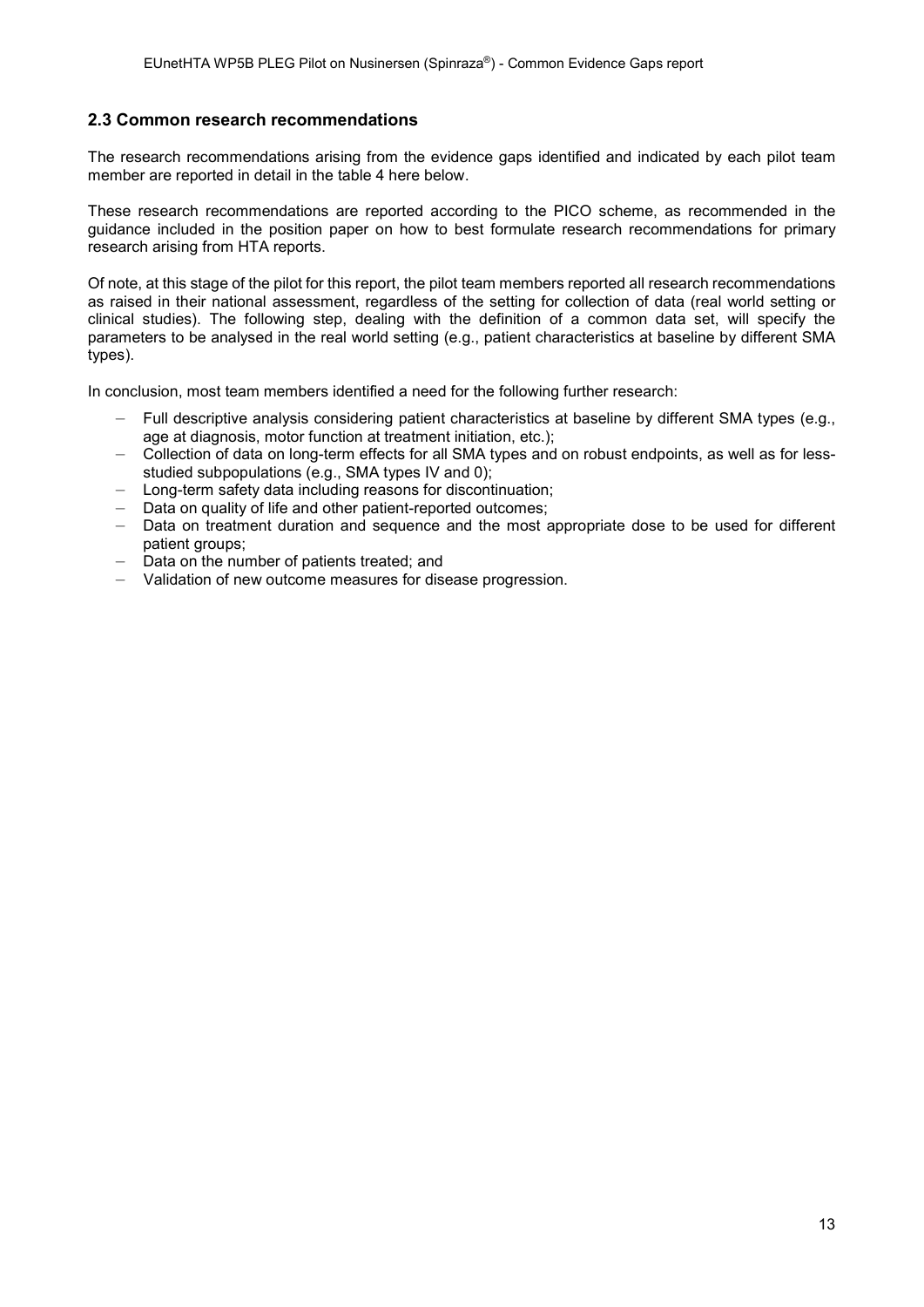|                | <b>Population</b>                                                                                                                                                                                 | Intervention                                                   | Comparator*                                     | <b>Outcome</b>                                                                                                                                                                                                                                                                              | <b>Other questions</b> |
|----------------|---------------------------------------------------------------------------------------------------------------------------------------------------------------------------------------------------|----------------------------------------------------------------|-------------------------------------------------|---------------------------------------------------------------------------------------------------------------------------------------------------------------------------------------------------------------------------------------------------------------------------------------------|------------------------|
| 1              | SMA <sub>I</sub><br>disease<br>diagnosed<br>less than 26<br>weeks before<br>the start of<br>treatment<br>disease<br>diagnosed<br>later than 26<br>weeks before<br>start<br>of<br>the<br>treatment | collect<br>To<br>data on the<br>most<br>appropriate<br>dose    | Natural<br>progression of<br>the disease        | Longer term treatment for<br>outcomes 1-5 from Table 3                                                                                                                                                                                                                                      |                        |
| $\overline{2}$ | SMA I and more than 2<br>SMN2 gene copies                                                                                                                                                         | collect<br>To<br>data on the<br>most<br>appropriate<br>dose    | Natural<br>progression of<br>the disease        | Outcome 1-5 from Table 3                                                                                                                                                                                                                                                                    |                        |
| 3              | SMA <sub>II</sub><br>diagnosed<br>- disease<br>less than 94 months<br>before the<br>start of<br>treatment<br>diagnosed<br>disease<br>later than 94 months<br>before the<br>start of<br>treatment  |                                                                | Natural<br>progression of<br>the disease        | Longer term treatment for<br>outcomes 1-5 from Table 3<br>Outcomes 1-5.<br>-no deterioration on the<br>HFMSE-score                                                                                                                                                                          |                        |
| 4              | SMA II and more than 3<br>SMN2 gene copies'                                                                                                                                                       | To<br>collect<br>data on the<br>most<br>appropriate<br>dose    | <b>Natural</b><br>progression of<br>the disease | Outcomes 1-5 from Table<br>3<br>More research evidence if<br>patients are to be treated<br>purely based on genetic<br>testing without symptoms                                                                                                                                              |                        |
| 5              | SMA III                                                                                                                                                                                           | collect<br>To<br>on the<br>data<br>most<br>appropriate<br>dose | Natural<br>progression of<br>the disease        | Outcomes 1-5<br>- For patients ≥4,5 years:<br>- no deterioration on the<br>HFMSE-score instead of<br>proportion of participants<br>who achieved a 3-point<br>increase from baseline in<br>HFMSE -- Score at month<br>15 and subjects achieving<br><b>WHO</b><br>new<br>motor<br>milestones. |                        |

Table 4. Compiled research recommendations according to the PICO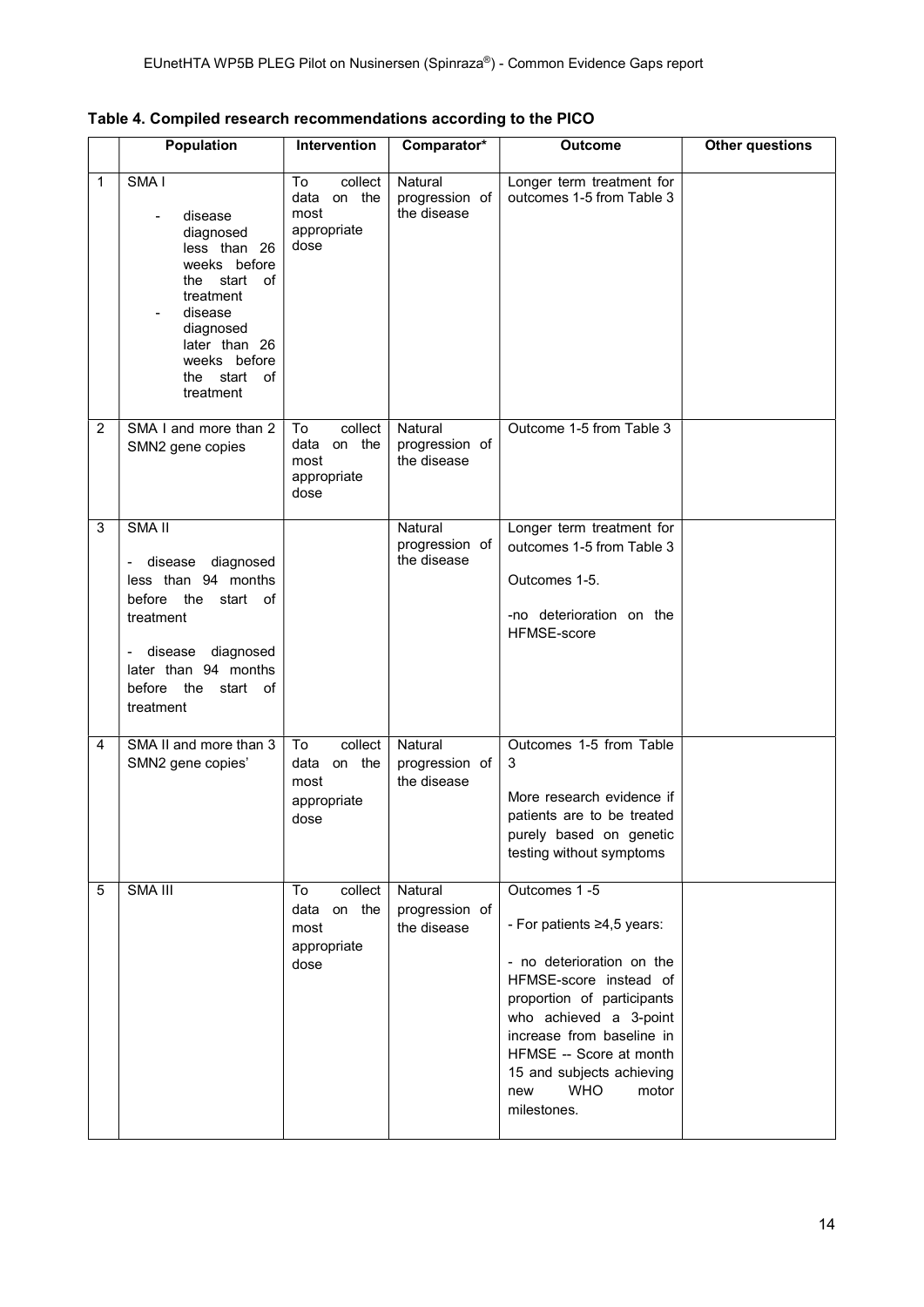|                | <b>Population</b>                                                                                                                                             | Intervention                                                   | Comparator*                              | <b>Outcome</b>                                                                                                                                                                                                                                                 | <b>Other questions</b>                                                                                                                                                                                                                                                                                                                                                                                                                                                                                                                                                                                                                 |
|----------------|---------------------------------------------------------------------------------------------------------------------------------------------------------------|----------------------------------------------------------------|------------------------------------------|----------------------------------------------------------------------------------------------------------------------------------------------------------------------------------------------------------------------------------------------------------------|----------------------------------------------------------------------------------------------------------------------------------------------------------------------------------------------------------------------------------------------------------------------------------------------------------------------------------------------------------------------------------------------------------------------------------------------------------------------------------------------------------------------------------------------------------------------------------------------------------------------------------------|
| 6              | <b>SMA IV</b>                                                                                                                                                 | Nusinersen                                                     | Natural<br>progression of<br>the disease | Outcomes:<br>Longer term<br>treatment for<br>outcomes 1-6<br>from Table 3<br>Need<br>for<br>validated<br>instrument<br>to<br>measure<br>motor function in adult<br>patients- special focus on<br>upper limb functions.                                         |                                                                                                                                                                                                                                                                                                                                                                                                                                                                                                                                                                                                                                        |
| $\overline{7}$ | Pre-symptomatic<br>infants<br>genetically<br>diagnosed with 5q SMA<br>and with:<br>2 or 3 SMN2-<br>copies<br>another<br>number than 2<br>or 3 SMN2-<br>copies | collect<br>To<br>on the<br>data<br>most<br>appropriate<br>dose | Natural<br>progression of<br>the disease | Longer term treatment for<br>outcomes 1-5 and 7 from<br>Table 3                                                                                                                                                                                                |                                                                                                                                                                                                                                                                                                                                                                                                                                                                                                                                                                                                                                        |
| 8              | All users of Nusinersen.<br>Patients<br>already<br>on<br>mechanical ventilation.                                                                              | Nusinersen<br>Administration<br>under<br>sedation<br>(yes/no)  | Natural<br>progression of<br>the disease | Longer term treatment for<br>1-7 outcomes from Table 3<br>of<br>Use<br>permanent<br>ventilation; and for patient<br>already<br>permanent<br>at<br>ventilation:<br>effect<br>of<br>Nusinersen on the number<br>of hours and time of day<br>spent on ventilation | for<br>Reason<br>$\bullet$<br>discontinuation<br>Treatment<br>$\bullet$<br>duration<br><b>Baseline</b><br>characteristics<br>(demographic;<br>clinics)<br>Patients/informal<br>$\bullet$<br>caregivers views;<br>Providers views;<br>$\bullet$<br>Legal and ethical<br>$\bullet$<br>issue related to<br>serious AEs in<br>patients received<br>drug<br>with<br>accelerated<br>approval<br>Number<br>of<br>$\bullet$<br>hospitalization<br>time spent<br>in<br>$\bullet$<br>hospital;<br>lumbar puncture<br>$\bullet$<br>administration<br>(procedure)<br>failure<br>Cost-<br>$\bullet$<br>effectiveness or<br>Cost-utility<br>analysis |

\*any additional therapeutic options which will be available will be considered as comparators.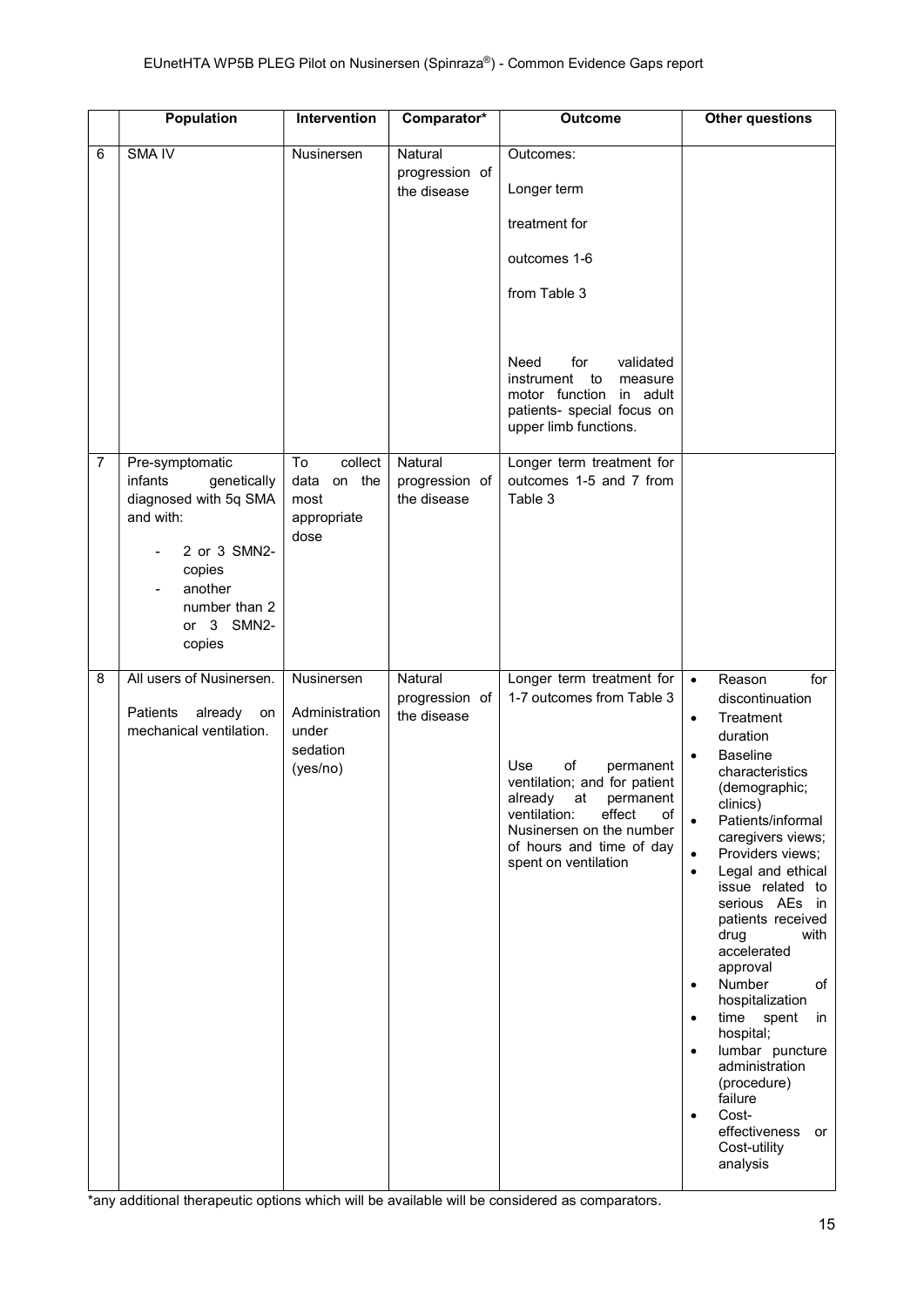# APPENDIX 1. CLINICAL CLASSIFICATION OF SPINAL MUSCULAR ATROPHY (SMA)

| <b>SMA</b><br>type/incidence | <b>Onset</b><br>(age) | for<br><b>Need</b><br>respiratory<br>support<br>at<br>birth (yes/no) | <b>Ability</b><br>to sit | <b>Ability</b><br>to<br>stand | Ability to<br>walk                 | Life<br>expecta<br>ncy              | <b>Number</b><br>of SMN2<br>gene<br>copies |
|------------------------------|-----------------------|----------------------------------------------------------------------|--------------------------|-------------------------------|------------------------------------|-------------------------------------|--------------------------------------------|
| 0/Very rare                  | Prenatal              | yes                                                                  | no                       | no                            | no                                 | <6 months                           | $\mathbf{1}$                               |
| I (around $58\%$ )           | <6 months             | no                                                                   | no                       | no                            | no                                 | <2 years                            | 2                                          |
| II (around 29%)              | 6-18 months           | no                                                                   | yes                      | no                            | no                                 | $10 - 40$<br>years<br>(70%<br>alive | 3(80%)                                     |
| III (around 13%)             | >18 months            | no                                                                   | yes                      | yes                           | with<br>assistance<br>(wheelchair) | Adult age<br>(normal<br>lifetime)   | $3 - 4$<br>(80%<br>has<br>4<br>copies)     |
| IV $(5\%)$                   | >30 years             | no                                                                   | yes                      | yes                           | yes                                | Adult age<br>(normal<br>lifetime)   | >4                                         |

Adapted from Bodamar OA. Spinal muscular atrophy. UpToDate, July 2017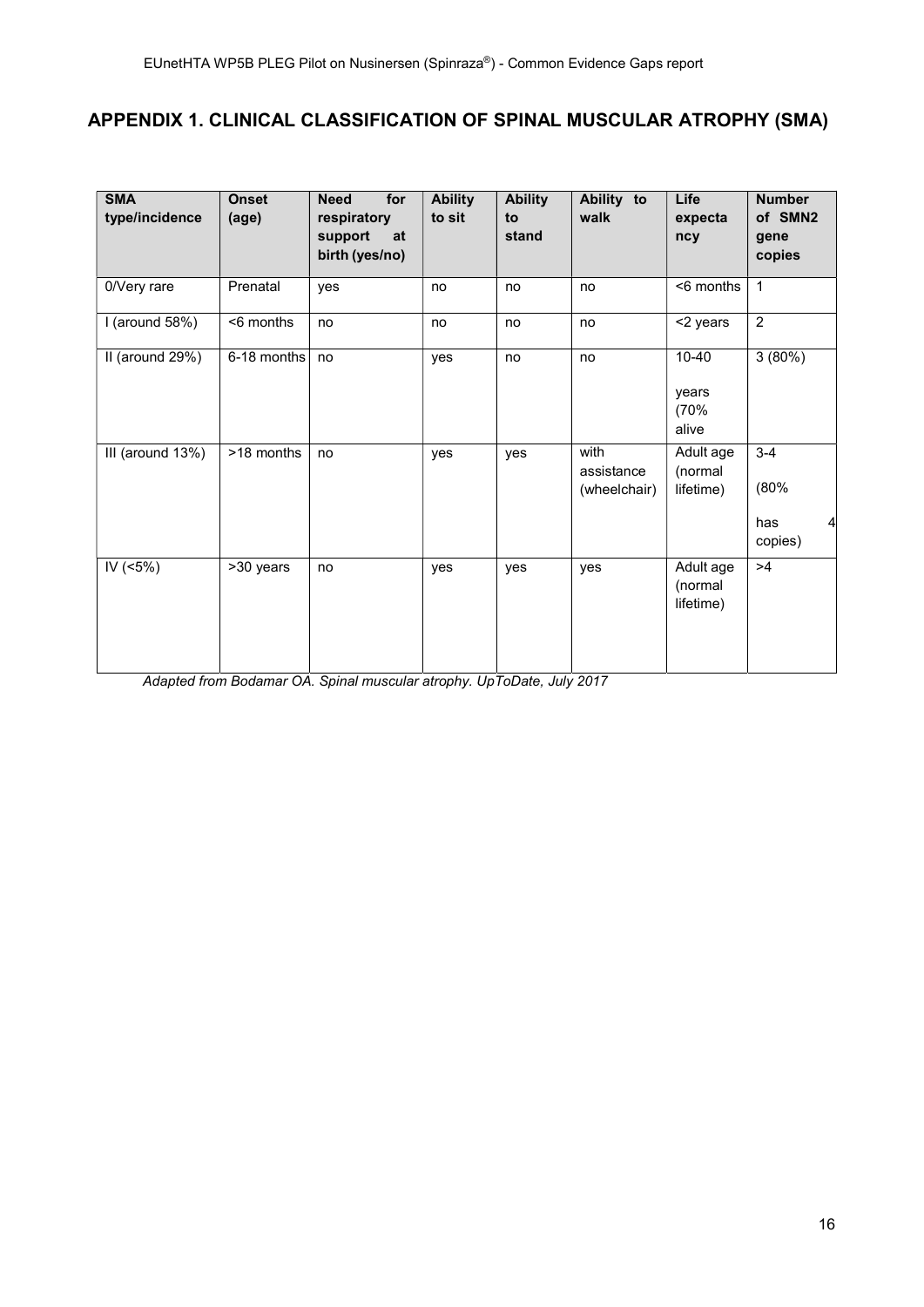# APPENDIX 2. QUESTIONNAIRE ON EVIDENCE GAPS TEMPLATE

| Agency                                                                                                                                                                                                                                                                                                                                                                    |                                                                                                    |                                                                                                                                    |                             |                   |  |  |  |
|---------------------------------------------------------------------------------------------------------------------------------------------------------------------------------------------------------------------------------------------------------------------------------------------------------------------------------------------------------------------------|----------------------------------------------------------------------------------------------------|------------------------------------------------------------------------------------------------------------------------------------|-----------------------------|-------------------|--|--|--|
| Country                                                                                                                                                                                                                                                                                                                                                                   |                                                                                                    |                                                                                                                                    |                             |                   |  |  |  |
|                                                                                                                                                                                                                                                                                                                                                                           |                                                                                                    |                                                                                                                                    |                             |                   |  |  |  |
| Contacts                                                                                                                                                                                                                                                                                                                                                                  |                                                                                                    |                                                                                                                                    |                             |                   |  |  |  |
| <b>HTA assessment status</b>                                                                                                                                                                                                                                                                                                                                              |                                                                                                    | <b>D</b> Finalised                                                                                                                 |                             |                   |  |  |  |
|                                                                                                                                                                                                                                                                                                                                                                           |                                                                                                    | □Ongoing                                                                                                                           |                             |                   |  |  |  |
|                                                                                                                                                                                                                                                                                                                                                                           |                                                                                                    | Further comments: free text                                                                                                        |                             |                   |  |  |  |
|                                                                                                                                                                                                                                                                                                                                                                           |                                                                                                    |                                                                                                                                    |                             |                   |  |  |  |
|                                                                                                                                                                                                                                                                                                                                                                           | Evidence gaps identified in the HT assessment                                                      | Please indicate the domain in which evidence<br>gaps have been identified during HTA (Multiple<br>answers are possible if needed): |                             |                   |  |  |  |
|                                                                                                                                                                                                                                                                                                                                                                           |                                                                                                    | □ Clinical effectiveness                                                                                                           |                             |                   |  |  |  |
|                                                                                                                                                                                                                                                                                                                                                                           |                                                                                                    | ⊟Safety                                                                                                                            |                             |                   |  |  |  |
|                                                                                                                                                                                                                                                                                                                                                                           |                                                                                                    | ⊓Cost effectiveness                                                                                                                |                             |                   |  |  |  |
|                                                                                                                                                                                                                                                                                                                                                                           |                                                                                                    | □Budget impact                                                                                                                     |                             |                   |  |  |  |
|                                                                                                                                                                                                                                                                                                                                                                           |                                                                                                    | □Condition of use                                                                                                                  |                             |                   |  |  |  |
|                                                                                                                                                                                                                                                                                                                                                                           |                                                                                                    | □Personnel recruitment and training                                                                                                |                             |                   |  |  |  |
|                                                                                                                                                                                                                                                                                                                                                                           |                                                                                                    | D Others (please specify)                                                                                                          |                             |                   |  |  |  |
| Research question                                                                                                                                                                                                                                                                                                                                                         |                                                                                                    | Please provide the details on the evidence gaps<br>and the research question(s) according to the<br>following template:            |                             |                   |  |  |  |
|                                                                                                                                                                                                                                                                                                                                                                           | <b>Evidence gaps</b>                                                                               |                                                                                                                                    |                             |                   |  |  |  |
|                                                                                                                                                                                                                                                                                                                                                                           | <b>Assessment results</b>                                                                          |                                                                                                                                    |                             |                   |  |  |  |
|                                                                                                                                                                                                                                                                                                                                                                           |                                                                                                    |                                                                                                                                    |                             |                   |  |  |  |
| For each outcome, specify the main assessment results in terms of the quality and quantity of available evidence<br>(number of studies, type of studies), and, if applicable, the estimate of the effect size and the level of confidence in the<br>estimate. Please clarify the evidence gaps for each outcome of your assessment, sorted by the level of<br>importance: |                                                                                                    |                                                                                                                                    |                             |                   |  |  |  |
| Outcome-                                                                                                                                                                                                                                                                                                                                                                  | Outcome- level of importance 2                                                                     | Outcome-                                                                                                                           | Outcome-                    | Outcome-<br>level |  |  |  |
| level<br>of<br>importance<br>1                                                                                                                                                                                                                                                                                                                                            |                                                                                                    | level<br>οf<br>importance 3                                                                                                        | level<br>οf<br>importance 4 | of importance 5   |  |  |  |
|                                                                                                                                                                                                                                                                                                                                                                           | <b>Recommendations for research</b>                                                                |                                                                                                                                    |                             |                   |  |  |  |
|                                                                                                                                                                                                                                                                                                                                                                           | Question with clear rationale: potential relationship between intervention and important outcomes. |                                                                                                                                    |                             |                   |  |  |  |
| Please report the research question, for each evidence gap reported here above, according to the PICO.                                                                                                                                                                                                                                                                    |                                                                                                    |                                                                                                                                    |                             |                   |  |  |  |
| Additional questions should be presented in the column "Other questions".                                                                                                                                                                                                                                                                                                 |                                                                                                    |                                                                                                                                    |                             |                   |  |  |  |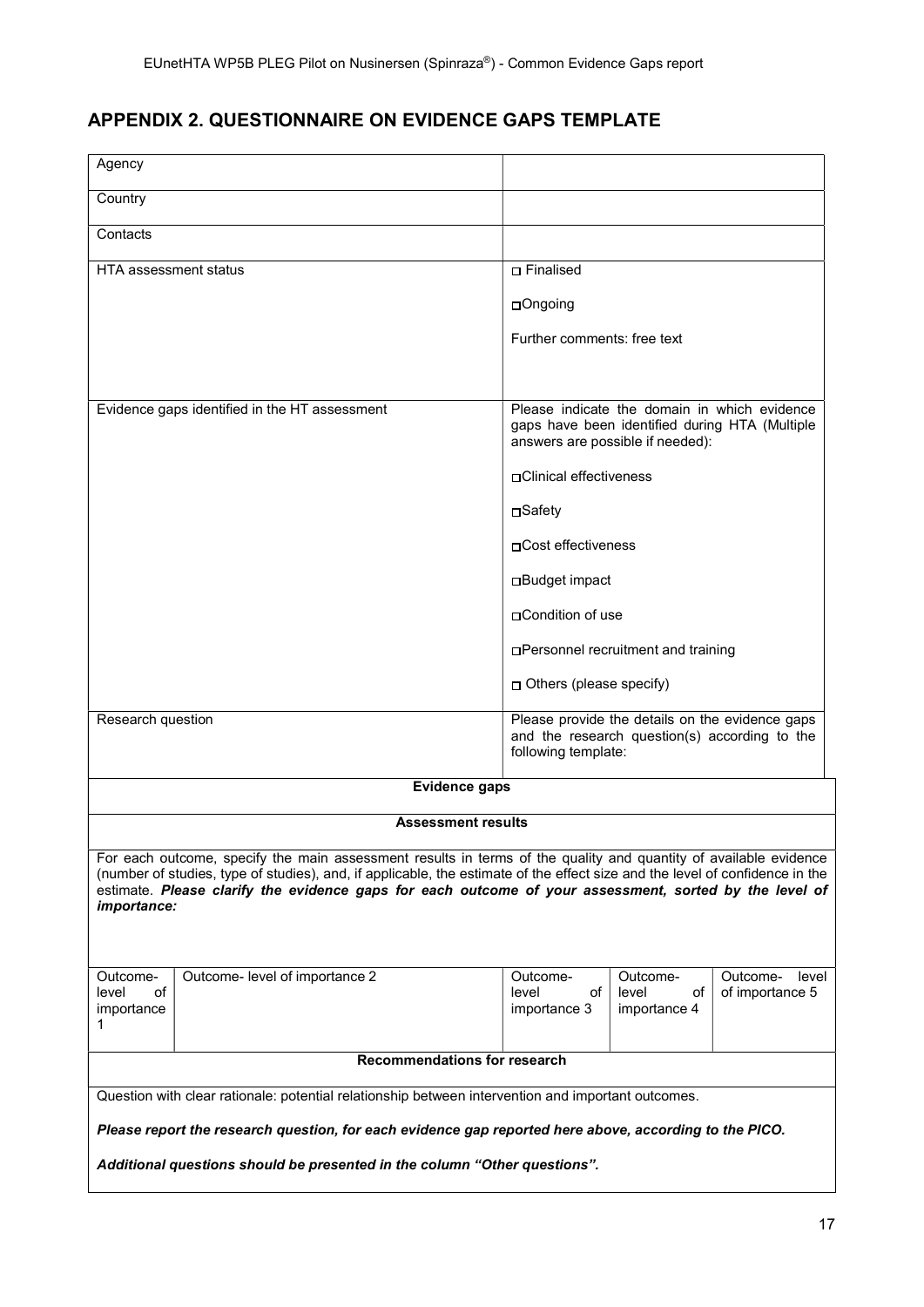| <b>Population</b>                                                                                                                       | <b>Intervention</b>                                                                                                 | Comparator                                | <b>Outcomes</b>                                            | Time                                                                                                                                | <b>Other</b>                   |
|-----------------------------------------------------------------------------------------------------------------------------------------|---------------------------------------------------------------------------------------------------------------------|-------------------------------------------|------------------------------------------------------------|-------------------------------------------------------------------------------------------------------------------------------------|--------------------------------|
|                                                                                                                                         |                                                                                                                     |                                           |                                                            | <b>Stamp</b>                                                                                                                        | questions                      |
| Population<br>or<br>population<br>sub<br>of interest.                                                                                   | The<br>technology/intervention<br>and setting of use                                                                | Relevant comparator<br>and setting of use | Outcomes of<br>interest $(1-5)$                            | when the<br>Date<br>recommendation<br>issued.<br>was                                                                                | E.g.<br>number of<br>patients, |
| Example:<br>to<br>collect<br>data<br>patients with a<br>mild, adult onset<br>course<br>(previously<br>categorized<br>as<br>type IV SMA) | Example:<br>To collect<br>data<br>the<br>on<br>most<br>appropriate dose to be<br>used for the different<br>patients |                                           | Example: To<br>collect<br>long<br>efficacy<br>term<br>data | alternatively the<br>date of the HTA<br>assessment<br>finalization or the<br>date when<br>this<br>form<br>has<br>been<br>filled out | duration of<br>treatment       |

Table adapted from the "Position Paper on how to best formulate research recommendations for primary research arising from HTA"

https://eunethta.eu/wp-content/uploads/2019/10/EUnetHTA-Position-Paper-on-research-recommendations.pdf